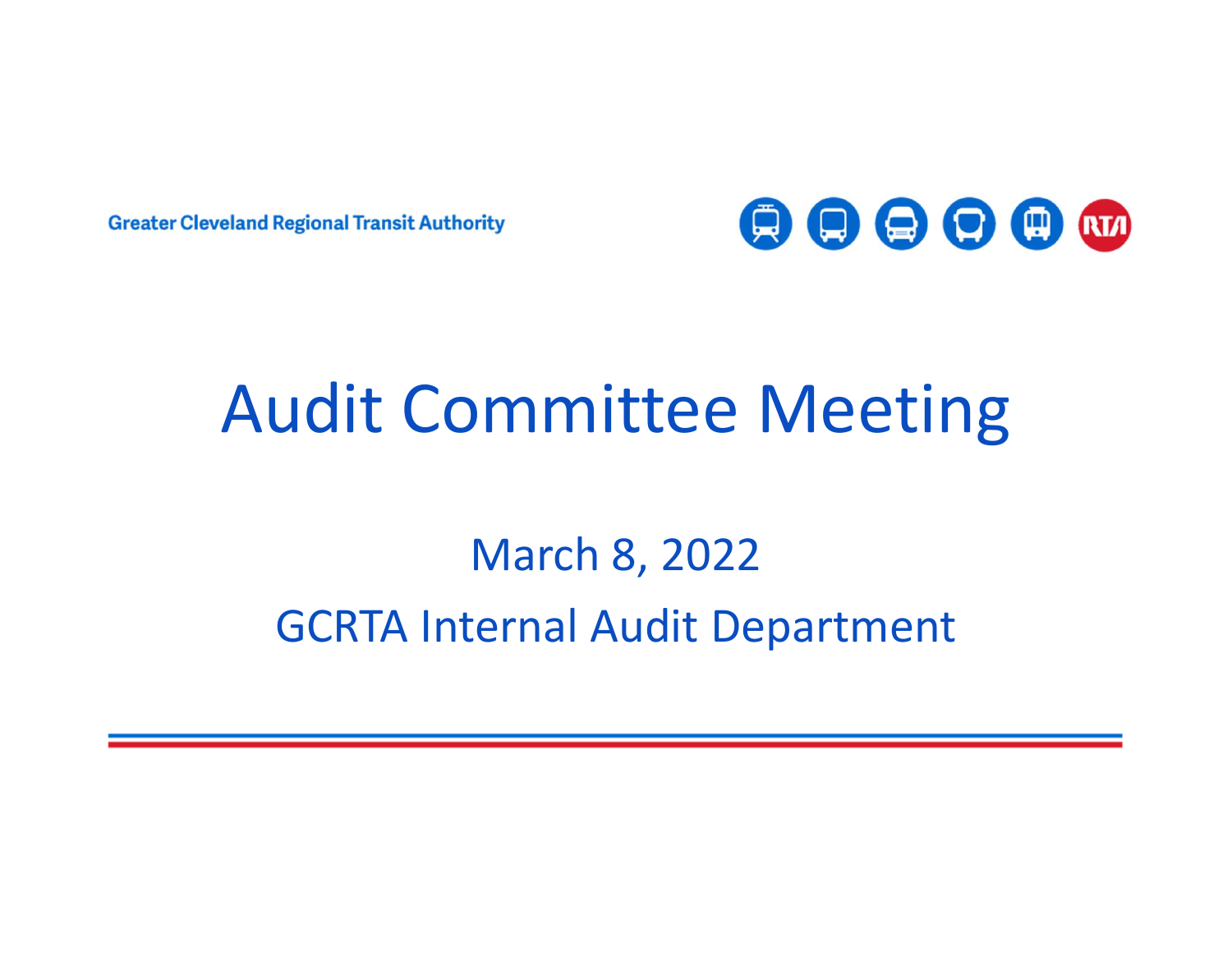# Agenda

- $\bullet$ Internal Audit Quarterly Report  $-4$ <sup>th</sup> Quarter
- $\bullet$ 2022 Audit Planning
- $\bullet$ Emerging Issues



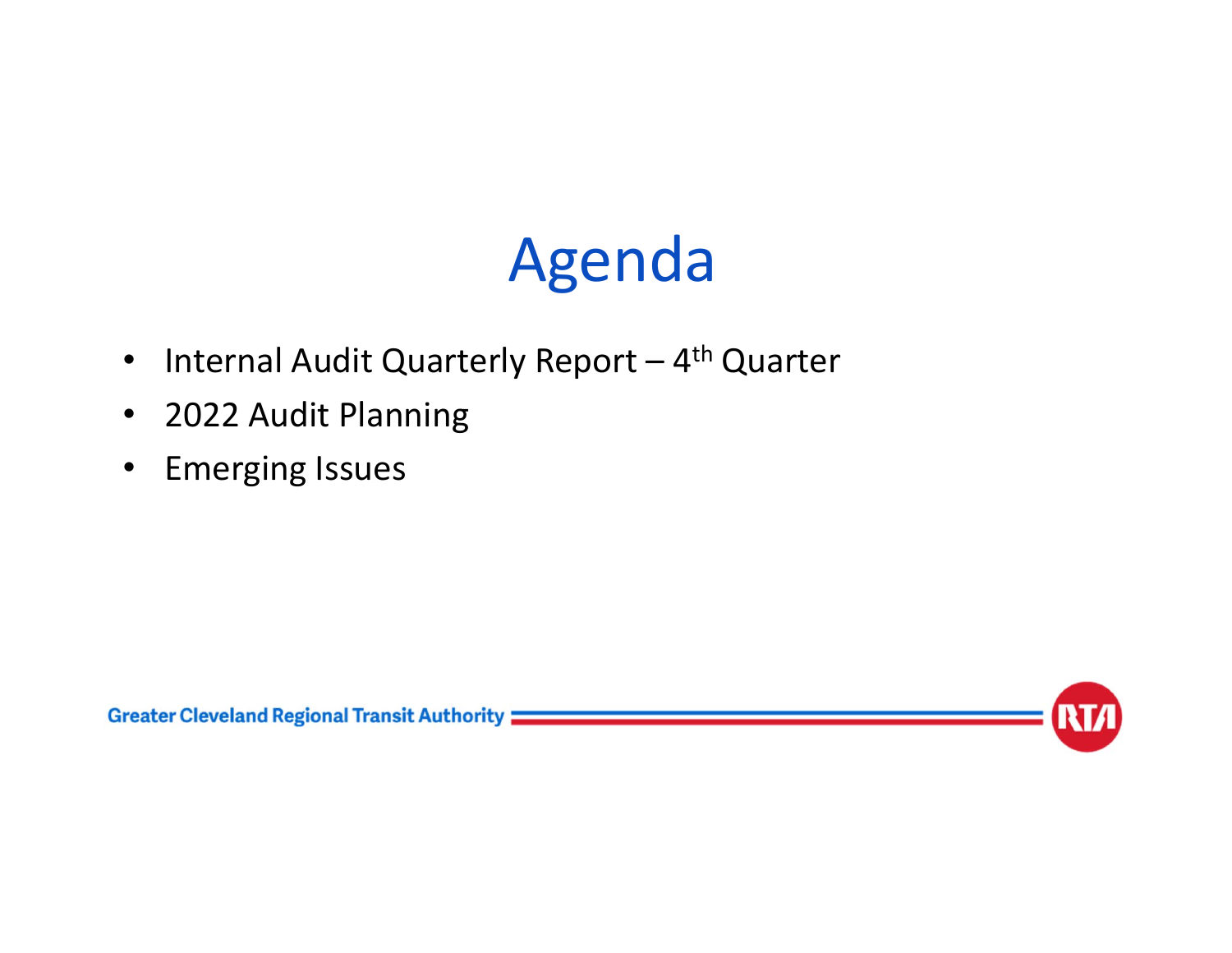### Fourth Quarter Report

**2021 Audit PlanCompleted Audits Continuous Auditing Projects in Progress Special Requests/Emerging Issues External Audit CoordinationStatus of Outstanding Follow‐up Other Projects Staff Training Staff Profiles**

**IPPF – International Professional Practices Framework**

**Section 2060 Reporting to Senior Management and the Board –** The Chief Audit Executive must report periodically on Internal Audit activities.

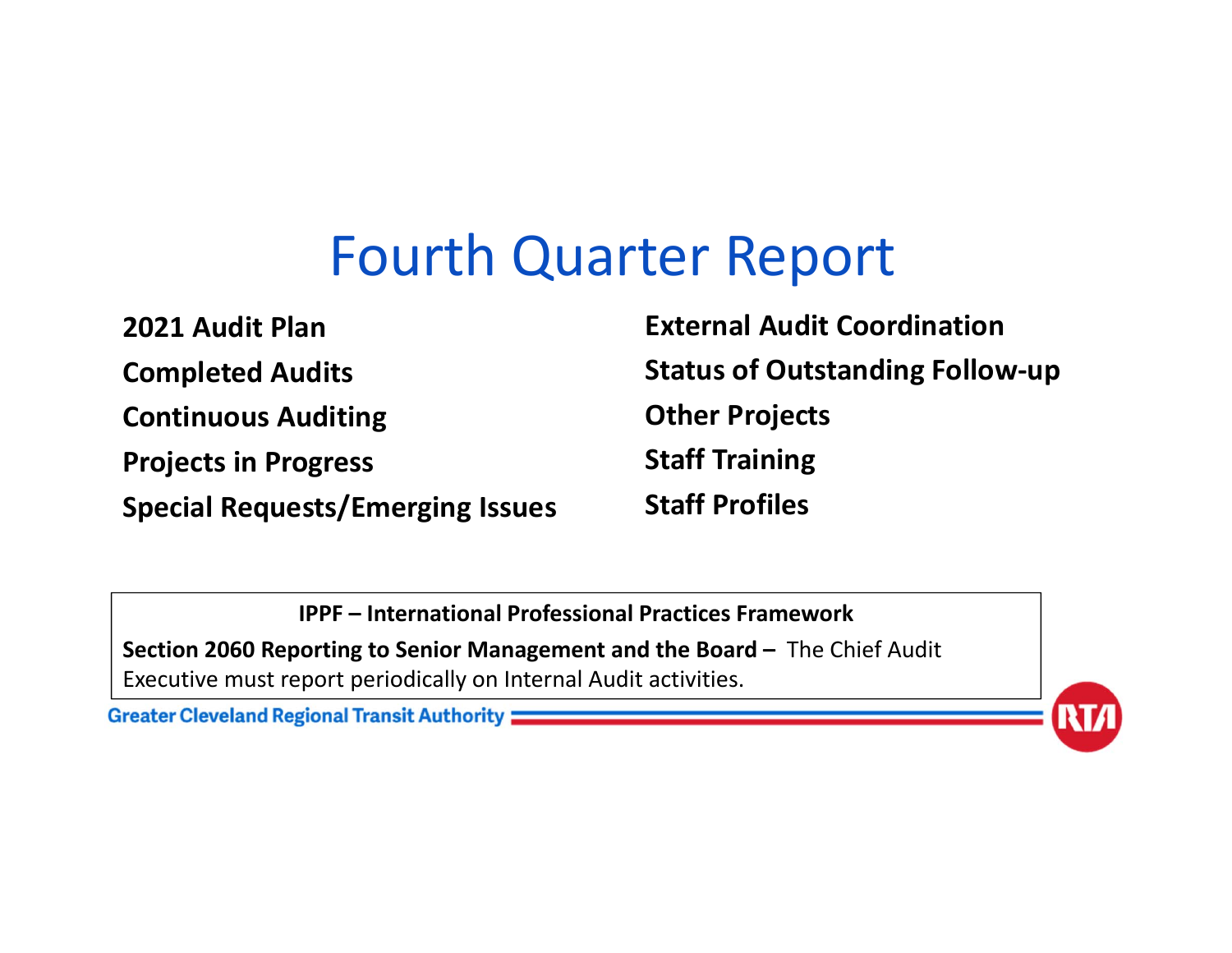#### **Purpose**

Board Policy ‐ Section 262.07 (a)(1) of the Internal Audit Charter requires the Executive Director to submit annually a risk‐based Internal Audit plan.

**IPPF – International Professional Practices Framework**

**Section 2010 Planning –** The Chief Audit Executive must establish a risk‐based plan to determine priorities of Internal Audit activity consistent with organization's goals. **Section 2020 Communication and Approval –** The Chief Audit Executive must communicate activity's plans and resource requirements

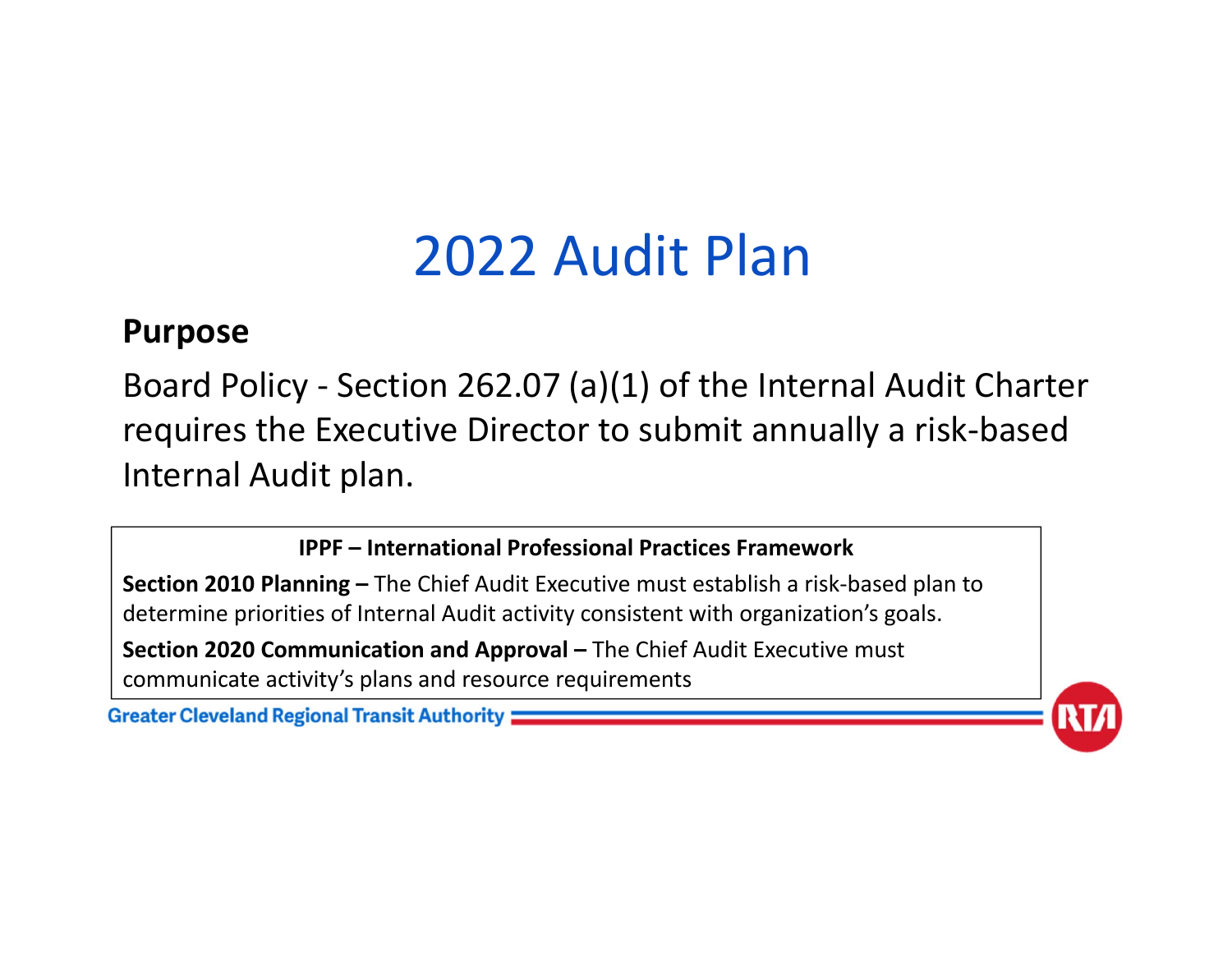#### **Risk Assessment**

Board Policy ‐262.06 (a)(1) of the Internal Audit Charter:

Conduct an entity‐wide Risk Assessment to prioritize risk and establish a list of auditable entities.

**IPPF – International Professional Practices Framework**

**Section 2010.A1 Planning (Assurance) –** Activities must be based on a documented risk assessment undertaken at least annually.

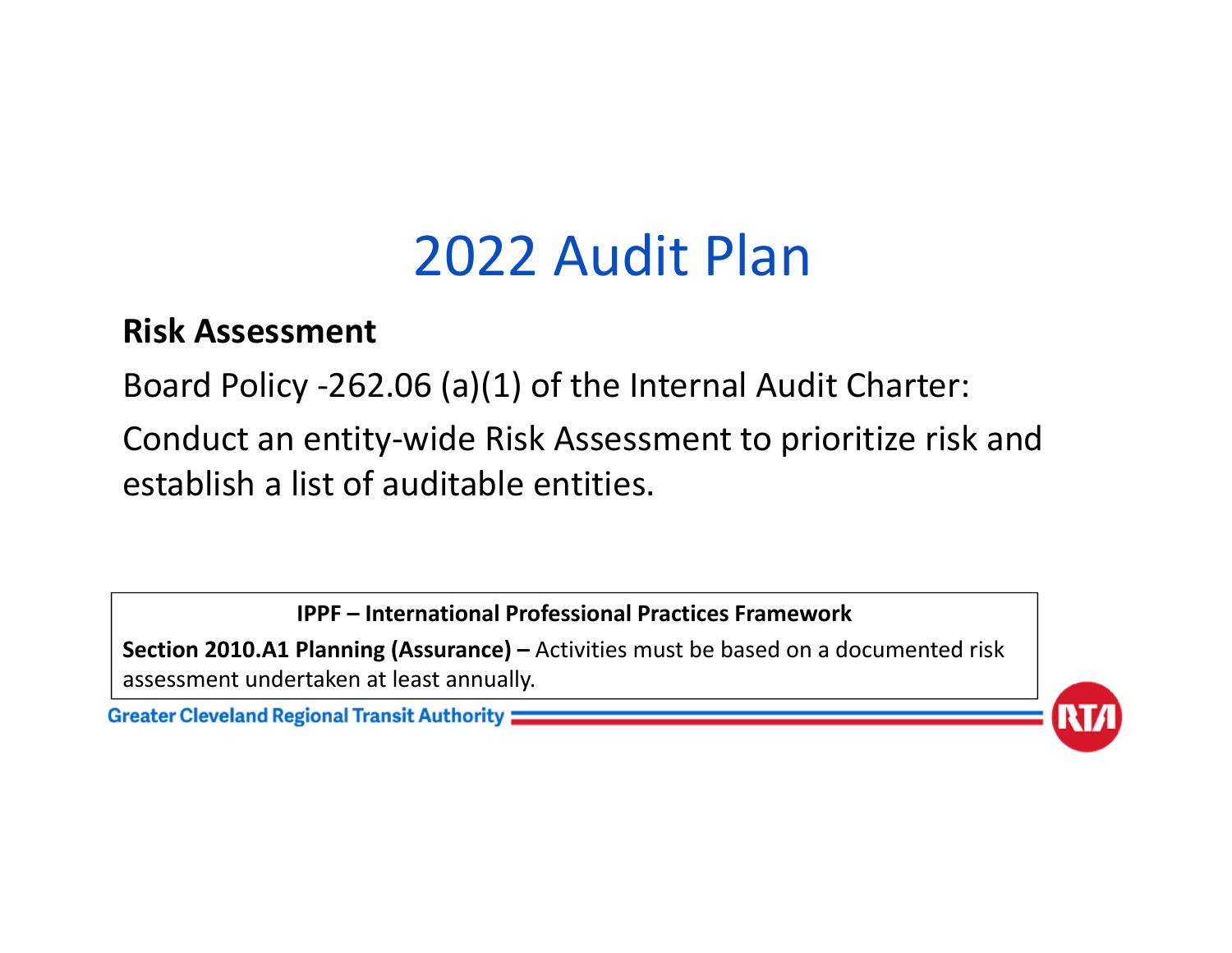#### **Methodology**

- 1. Build Risk Universe
- 2. Supplement with Management Expertise
- 3. Create List of Auditable Entities

### 4. Risk Rank across 14 Risk Factors

#### **IPPF – International Professional Practices Framework**

**Section 2010.A1 Planning –** Input of Senior Management and the Board must be considered. **Section 2010.C1 Planning –** CAE should consider accepting consulting engagements to improve management of risk and add value. Engagements must be included in the plan.

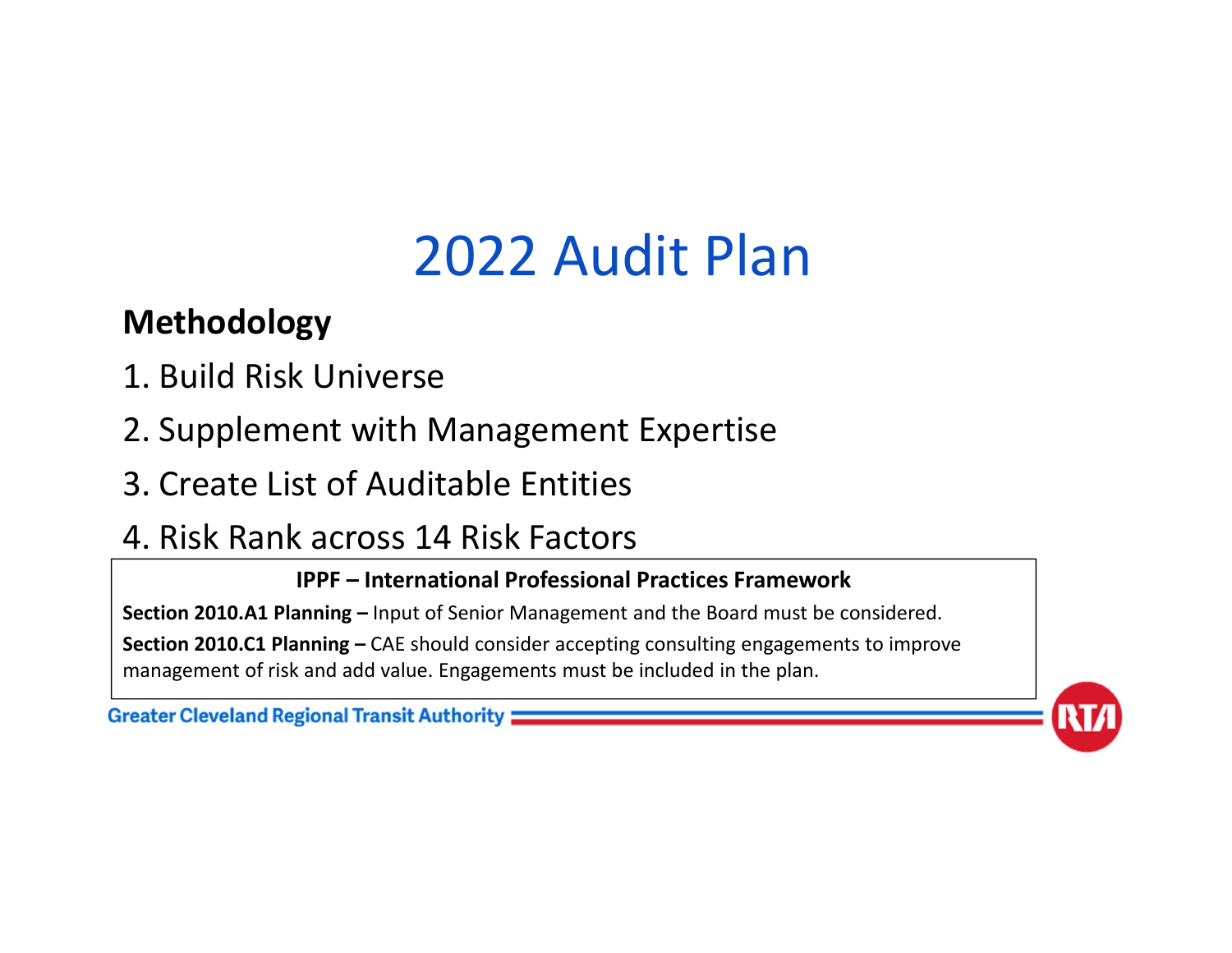#### Risk factor categories include:



Relative level of activity.



Materiality (magnitude of revenue or expense).



Liquidity of assets involved.



 $\bullet$ 

Impact on brand (public perception, reputation).





Management competency, performance, and turnover.





Degree of change in systems, policies, procedures, contracts, or relationships.



Susceptibility to fraud.



Complexity of operations.



Degree of third-party reliance.



Strength of internal controls, control environment.



Degree of regulatory involvement, compliance concerns.



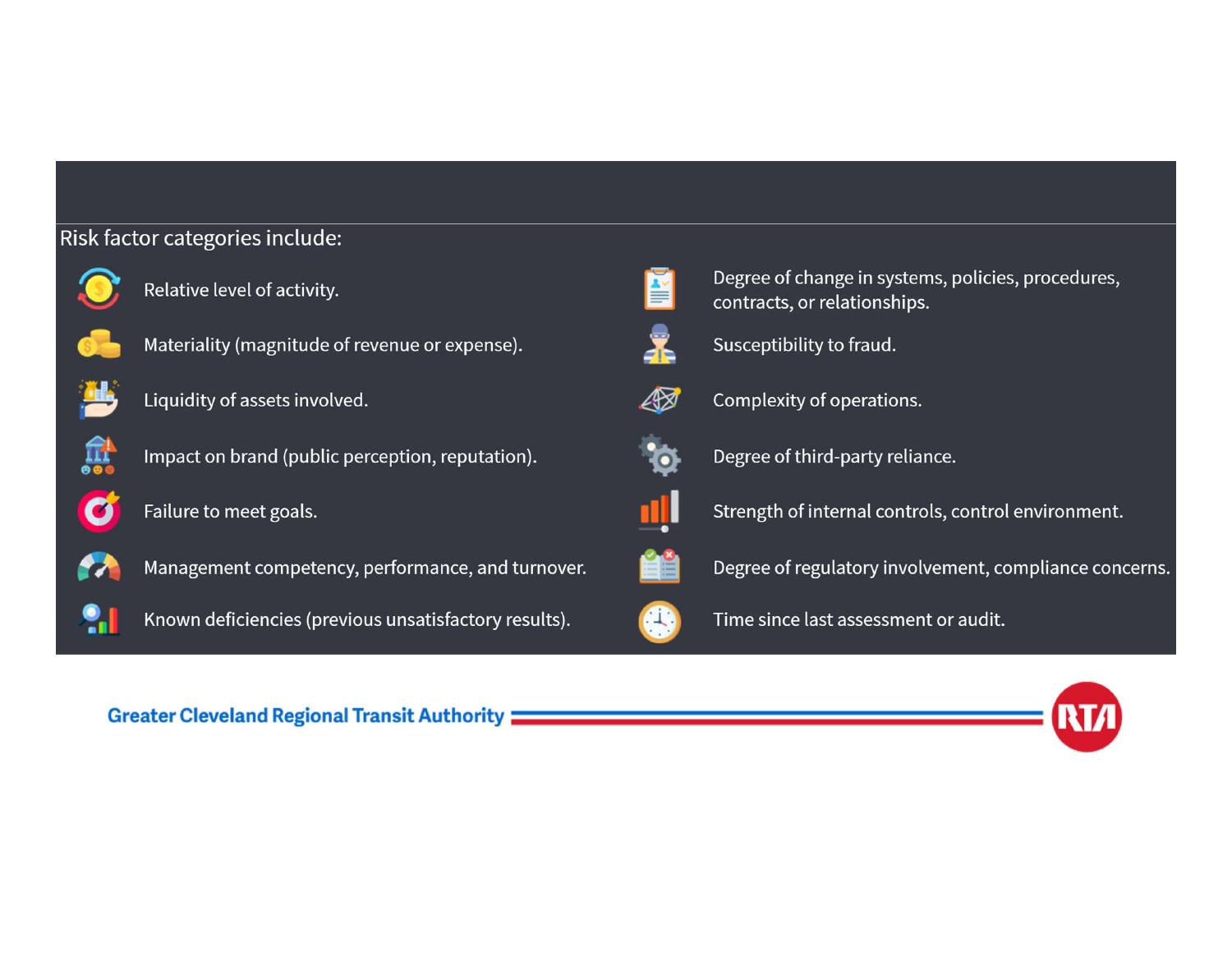#### **Result**

Hours are assigned to auditable entities prioritized by risk ranking.

**IPPF – International Professional Practices Framework**

**Section 2030 Resource Management –** CAE must ensure Internal Audit resources are appropriate, sufficient, and effectively deployed to achieve the approved plan. **Section 2050 Coordination and Reliance** ‐ CAE should coordinate activities with external service providers.